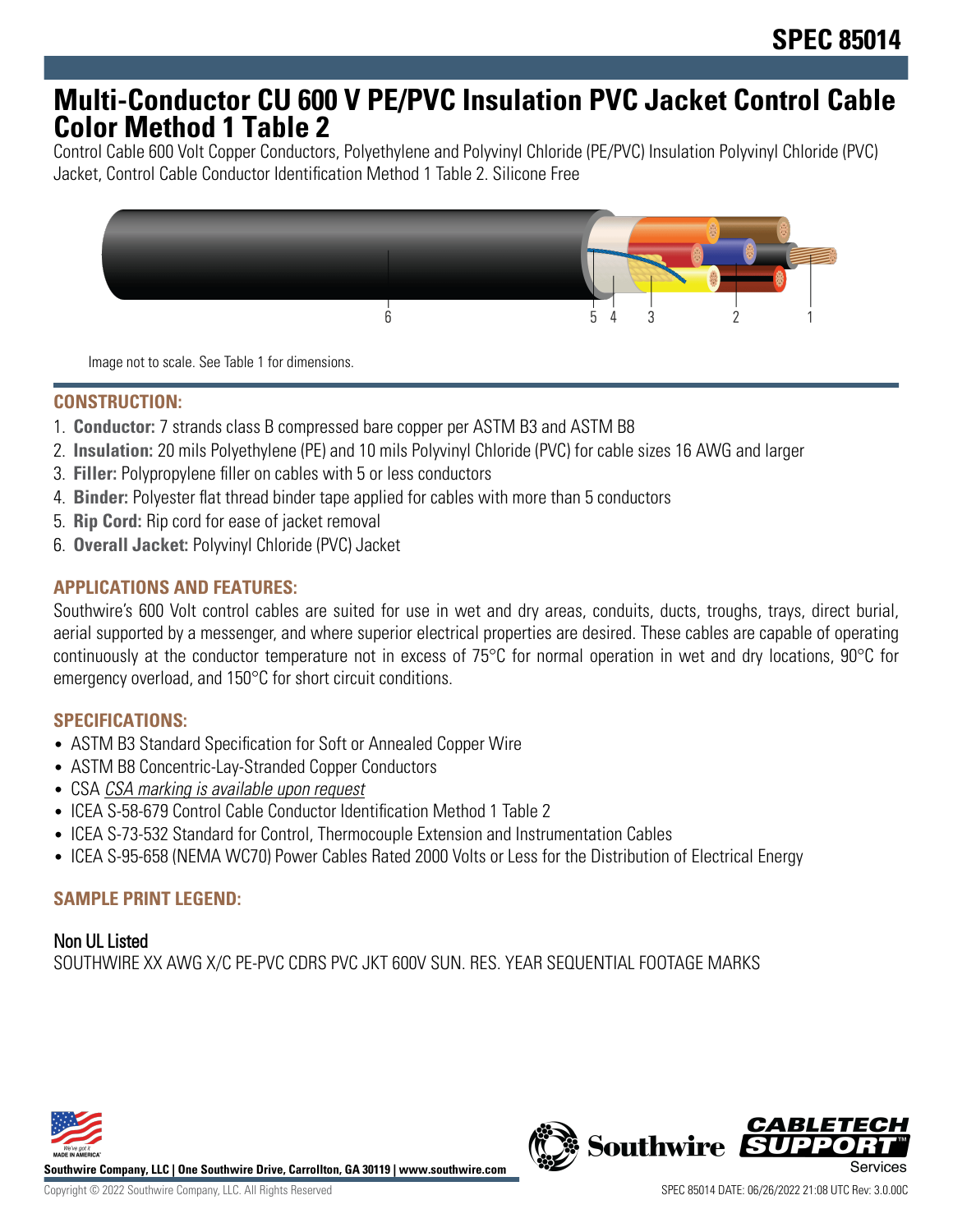### **Table 1 – Physical and Electrical Data**

| Stock                                                                                              | Cond.    | Cond.<br>Number Size Number | Diameter<br>Over<br>Cond. | Insul.   | Jacket<br>Thickness Thickness | <b>OD</b> | Approx. Copper Approx. | Weight Weight         | <b>DC</b><br>Resistance<br>@ 25°C | AC<br>Resistance<br>@ 90°C | Min<br><b>Bending</b><br>Radius | <b>Allowable</b><br><b>Ampacity At</b><br>$60^{\circ}$ C | Allowable<br>Ampacity<br>$75^{\circ}$ C * |
|----------------------------------------------------------------------------------------------------|----------|-----------------------------|---------------------------|----------|-------------------------------|-----------|------------------------|-----------------------|-----------------------------------|----------------------------|---------------------------------|----------------------------------------------------------|-------------------------------------------|
|                                                                                                    | AWG      | No.                         | inch                      | mil      | mil                           | inch      | $\mathsf{lb}$          | Ib<br>/1000ft /1000ft | $\Omega$ /1000ft                  | $\Omega$ /1000ft           | inch                            | Amp                                                      | Amp                                       |
| <b>16 AWG</b>                                                                                      |          |                             |                           |          |                               |           |                        |                       |                                   |                            |                                 |                                                          |                                           |
| TBA                                                                                                | 16       | 2                           | 0.057                     | 30       | 45                            | 0.322     | 16                     | 51                    | 4.1                               | 5.282                      | 1.3                             | $\frac{1}{2}$                                            | $\overline{\phantom{a}}$                  |
| 14 AWG                                                                                             |          |                             |                           |          |                               |           |                        |                       |                                   |                            |                                 |                                                          |                                           |
| TBA                                                                                                | 14       | 2                           | 0.070                     | 30       | 45                            | 0.349     | 26                     | 68                    | 2.630                             | 3.288                      | 1.4                             | 15                                                       | 15                                        |
| <b>TBA</b>                                                                                         | 14       | 3                           | 0.070                     | 30       | 45                            | 0.370     | 38                     | 87                    | 2.630                             | 3.288                      | 1.5                             | 15                                                       | 15                                        |
| TBA                                                                                                | 14       | 4                           | 0.070                     | 30       | 45                            | 0.403     | 51                     | 109                   | 2.630                             | 3.288                      | 1.6                             | 14                                                       | 15                                        |
| <b>TBA</b>                                                                                         | 14       | 5                           | 0.070                     | 30       | 45                            | 0.440     | 64                     | 132                   | 2.630                             | 3.288                      | 1.8                             | 14                                                       | 15                                        |
| TBA                                                                                                | 14       | 6                           | 0.070                     | 30       | 45                            | 0.479     | 77                     | 155                   | 2.630                             | 3.288                      | 1.9                             | 14                                                       | 15                                        |
| <b>TBA</b>                                                                                         | 14       | $\overline{7}$              | 0.070                     | 30       | 45                            | 0.479     | 90                     | 171                   | 2.630                             | 3.288                      | 1.9                             | 12                                                       | 15                                        |
| TBA                                                                                                | 14       | 8                           | 0.070                     | 30       | 45                            | 0.519     | 102                    | 195                   | 2.630                             | 3.288                      | 2.1                             | 12                                                       | 15                                        |
| <b>TBA</b>                                                                                         | 14       | 9                           | 0.070                     | 30       | 60                            | 0.588     | 115                    | 236                   | 2.630                             | 3.288                      | 2.4                             | 12                                                       | 15                                        |
| TBA                                                                                                | 14       | 10                          | 0.070                     | 30       | 60                            | 0.638     | 128                    | 266                   | 2.630                             | 3.288                      | 2.6                             | 9                                                        | 11                                        |
| <b>TBA</b>                                                                                         | 14       | 12                          | 0.070                     | 30       | 60                            | 0.659     | 154                    | 303                   | 2.630                             | 3.288                      | 2.6                             | $\boldsymbol{9}$                                         | 11                                        |
| TBA                                                                                                | 14       | 15                          | 0.070                     | 30       | 60                            | 0.730     | 192                    | 371                   | 2.630                             | 3.288                      | 2.9                             | 9                                                        | 11                                        |
| <b>TBA</b>                                                                                         | 14       | 19                          | 0.070                     | 30       | 60                            | 0.768     | 243                    | 446                   | 2.630                             | 3.288                      | 3.1                             | $9\,$                                                    | 11                                        |
| TBA                                                                                                | 14       | 20                          | 0.070                     | 30       | 60                            | 0.808     | 256                    | 475                   | 2.630                             | 3.288                      | 3.2                             | 9                                                        | 11                                        |
| <b>TBA</b><br>TBA                                                                                  | 14<br>14 | 25<br>30                    | 0.070                     | 30<br>30 | 80                            | 0.937     | 320<br>384             | 619                   | 2.630                             | 3.288<br>3.288             | 3.7                             | 8                                                        | 9                                         |
|                                                                                                    |          | 37                          | 0.070                     | 30       | 80                            | 0.991     |                        | 719                   | 2.630                             |                            | 4.0<br>5.3                      | 8<br>$\overline{7}$                                      | 9                                         |
| <b>TBA</b>                                                                                         | 14       |                             | 0.070                     |          | 80                            | 1.067     | 474<br>12 AWG          | 862                   | 2.630                             | 3.288                      |                                 |                                                          | $\, 8$                                    |
| <b>TBA</b>                                                                                         | 12       | $\mathbf{2}$                | 0.087                     | 30       | 45                            | 0.384     | 41                     | 90                    | 1.660                             | 2.075                      | 1.5                             | 20                                                       | 20                                        |
| 624670                                                                                             | 12       | 3                           | 0.087                     | 30       | 45                            | 0.408     | 61                     | 118                   | 1.660                             | 2.075                      | 1.6                             | 20                                                       | 20                                        |
| <b>TBA</b>                                                                                         | 12       | 4                           | 0.087                     | 30       | 45                            | 0.445     | 81                     | 148                   | 1.660                             | 2.075                      | 1.8                             | 16                                                       | 20                                        |
| TBA                                                                                                | 12       | 5                           | 0.087                     | 30       | 45                            | 0.487     | 102                    | 181                   | 1.660                             | 2.075                      | 1.9                             | 16                                                       | 20                                        |
| <b>TBA</b>                                                                                         | 12       | 6                           | 0.087                     | 30       | 45                            | 0.532     | 122                    | 214                   | 1.660                             | 2.075                      | 2.1                             | 16                                                       | 20                                        |
| <b>TBA</b>                                                                                         | 12       | $\overline{7}$              | 0.087                     | 30       | 45                            | 0.532     | 143                    | 237                   | 1.660                             | 2.075                      | 2.1                             | 14                                                       | 17                                        |
| <b>TBA</b>                                                                                         | 12       | 8                           | 0.087                     | 30       | 60                            | 0.607     | 163                    | 288                   | 1.660                             | 2.075                      | 2.4                             | 14                                                       | 17                                        |
| TBA                                                                                                | 12       | 9                           | 0.087                     | 30       | 60                            | 0.651     | 183                    | 324                   | 1.660                             | 2.075                      | 2.6                             | 14                                                       | 17                                        |
| <b>TBA</b>                                                                                         | 12       | 10                          | 0.087                     | 30       | 60                            | 0.709     | 204                    | 365                   | 1.660                             | 2.075                      | 2.8                             | 10                                                       | 12                                        |
| TBA                                                                                                | 12       | 12                          | 0.087                     | 30       | 60                            | 0.732     | 244                    | 419                   | 1.660                             | 2.075                      | 2.9                             | 10                                                       | 12                                        |
| <b>TBA</b>                                                                                         | 12       | 15                          | 0.087                     | 30       | 60                            | 0.813     | 305                    | 516                   | 1.660                             | 2.075                      | 3.3                             | 10                                                       | 12                                        |
| <b>TBA</b>                                                                                         | 12       | 19                          | 0.087                     | 30       | 80                            | 0.896     | 387                    | 657                   | 1.660                             | 2.075                      | 3.6                             | 10                                                       | 12                                        |
| <b>TBA</b>                                                                                         | 12       | 20                          | 0.087                     | 30       | 80                            | 0.942     | 407                    | 699                   | 1.660                             | 2.075                      | 3.8                             | 10                                                       | 12                                        |
| TBA                                                                                                | 12       | 25                          | 0.087                     | 30       | 80                            | 1.043     | 509                    | 860                   | 1.660                             | 2.075                      | 5.2                             | 9                                                        | 11                                        |
| <b>TBA</b>                                                                                         | 12       | 30                          | 0.087                     | 30       | 80                            | 1.104     | 611                    | 1005                  | 1.660                             | 2.075                      | 5.5                             | 9                                                        | 11                                        |
| TBA                                                                                                | 12       | 37                          | 0.087                     | $30\,$   | 80                            | 1.191     | 753                    | 1211                  | 1.660                             | 2.075                      | 6.0                             | 8                                                        | 10                                        |
| <b>10 AWG</b>                                                                                      |          |                             |                           |          |                               |           |                        |                       |                                   |                            |                                 |                                                          |                                           |
| 617932                                                                                             | 10       | 2                           | 0.111                     | 30       | 45                            | 0.431     | 65                     | 124                   | 1.040                             | 1.300                      | 1.7                             | 30                                                       | 30                                        |
| TBA                                                                                                | 10       | 3                           | 0.111                     | 30       | 45                            | 0.459     | 97                     | 165                   | 1.040                             | 1.300                      | 1.8                             | 30                                                       | 30                                        |
| <b>TBA</b>                                                                                         | 10       | 4                           | 0.111                     | $30\,$   | 45                            | 0.502     | 130                    | 210                   | 1.040                             | 1.300                      | 2.0                             | 24                                                       | 28                                        |
|                                                                                                    |          |                             |                           |          |                               |           |                        |                       |                                   |                            |                                 |                                                          |                                           |
| Southwire SUPPORT<br><b>MADE IN AMERICA</b>                                                        |          |                             |                           |          |                               |           |                        |                       |                                   |                            |                                 |                                                          |                                           |
| Services<br>Southwire Company, LLC   One Southwire Drive, Carrollton, GA 30119   www.southwire.com |          |                             |                           |          |                               |           |                        |                       |                                   |                            |                                 |                                                          |                                           |